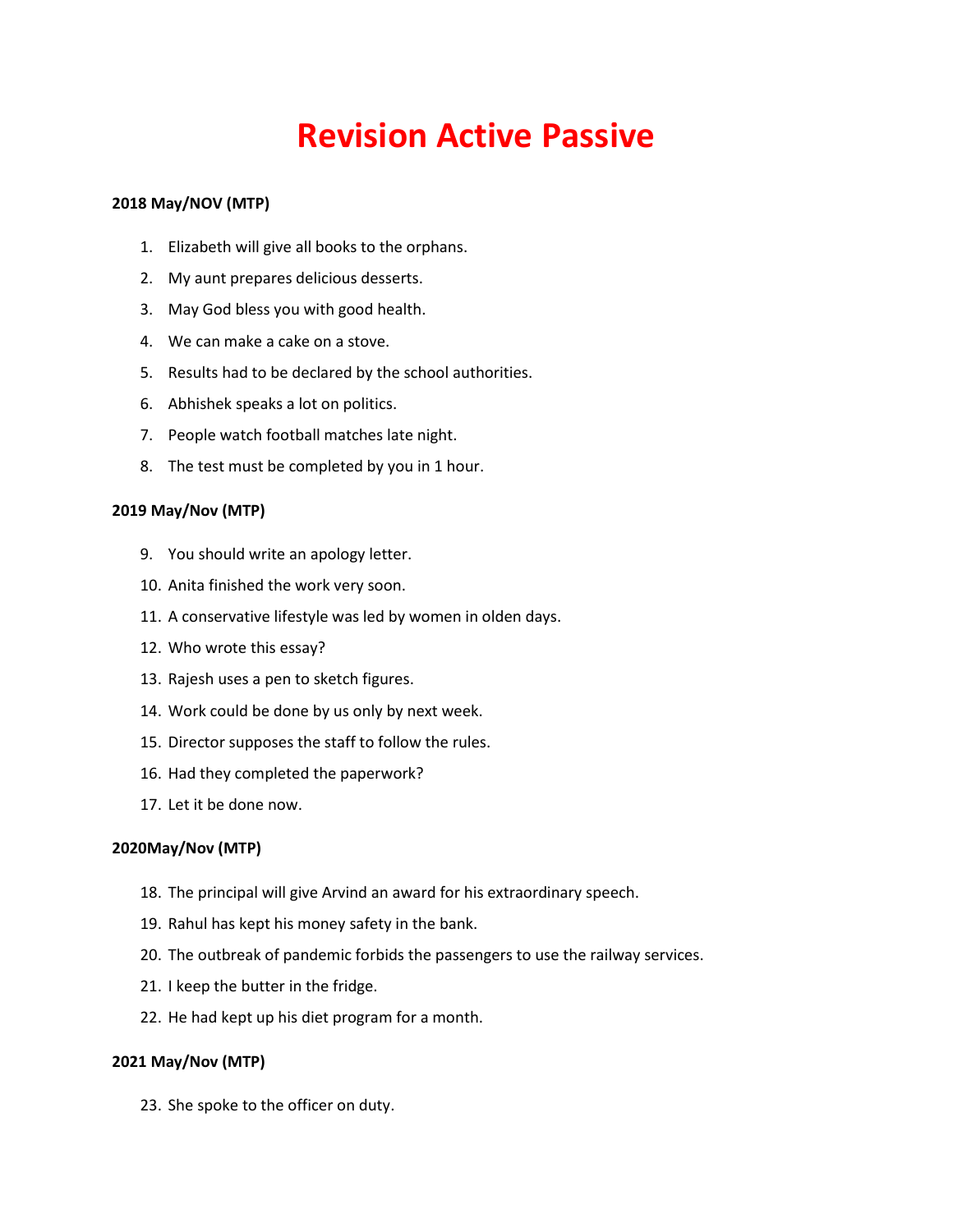- 24. A child could not have done this mischief.
- 25. Who is creating this mess?
- 26. One should not give unsolicited.
- 27. Lie face- down; stretch your arms in front.
- 28. You don't need to wind this watch.

## **RTP**

## **2018 May/Nov (RTP)**

- 1. Raj uses a pen to sketch figures.
- 2. Anita will perform a solo dance at the annual day.
- 3. Professor Johnson teaches psychology
- 4. The public threw by the public on the thief.
- 5. Who wrote this essay?
- 6. May God bless you with good health.
- 7. Ravi sent the report on Monday.
- 8. Angela wore a pink frock for her party.
- 9. Eli will give all books to the orphans.
- 10. My aunt prepares delicious desserts.

## **2019 May/Nov (RTP)**

- 11. Rana Pratap fought many battles.
- 12. People watch football matches late night.
- 13. The students approached the principal for their rights.
- 14. Give first priority to studies.
- 15. Abhishek speaks a lot on politics.
- 16. Results had to be declared by the school authorities.
- 17. The test must be completed by you in 1 hour.
- 18. The factory was destroyed by fire.
- 19. Cake is being eaten by Rajat.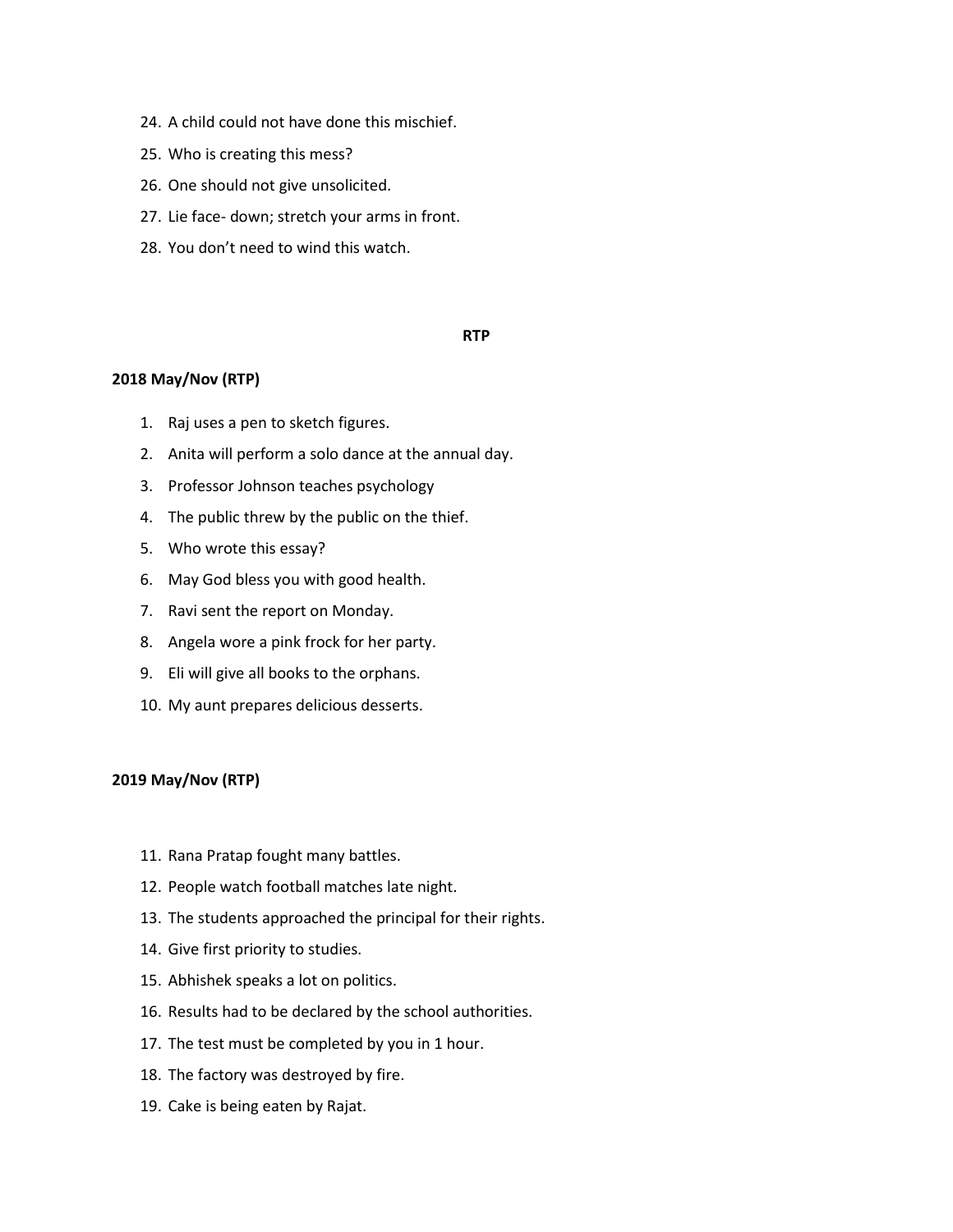- 20. A conservative lifestyle was led by women in olden days.
- 21. John helps William
- 22. Who did this?
- 23. Some students were helping were helping the laymen.
- 24. Ram will finish the work by tomorrow.
- 25. The peon opened the gate.

## **2020 May/Nov (RTP)**

- 26. Ram loves Sita.
- 27. They will finish the work.
- 28. Why did your friend write such a message?
- 29. Who taught you commerce?
- 30. The examiner will give you instructions.
- 31. Mairya paid the bills.
- 32. Have they left the apartment?
- 33. She is disturbing Dinesh.
- 34. Will you mop the floor?
- 35. Vidhi had not received the parcel.
- 36. An article has not been written an article.
- 37. I was being watched by her.
- 38. Fifty thousand had been paid by me.
- 39. Were you recognized by her?

#### **2021 May/Nov (RTP)**

- 40. Do you buy books from the market?
- 41. The goldsmith makes the ring.
- 42. The father does not close the shop.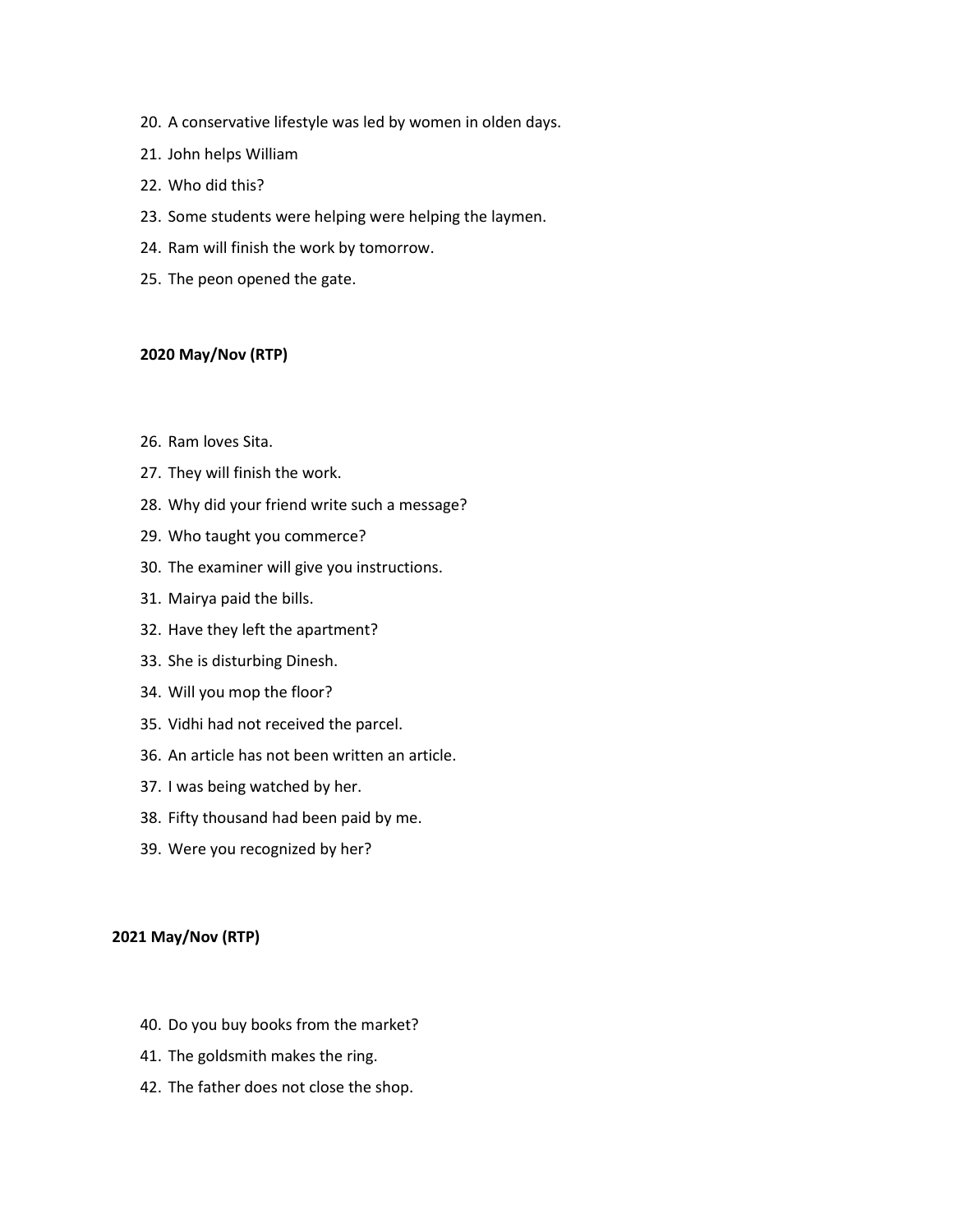- 43. Who teaches you English?
- 44. Does he finish the work in a month?
- 45. Why is a letter read by Mohan?
- 46. The old man is not helped by the solider.
- 47. By whom is he praised?
- 48. A letter is read by John.
- 49. The crystal vase has been broken by somebody.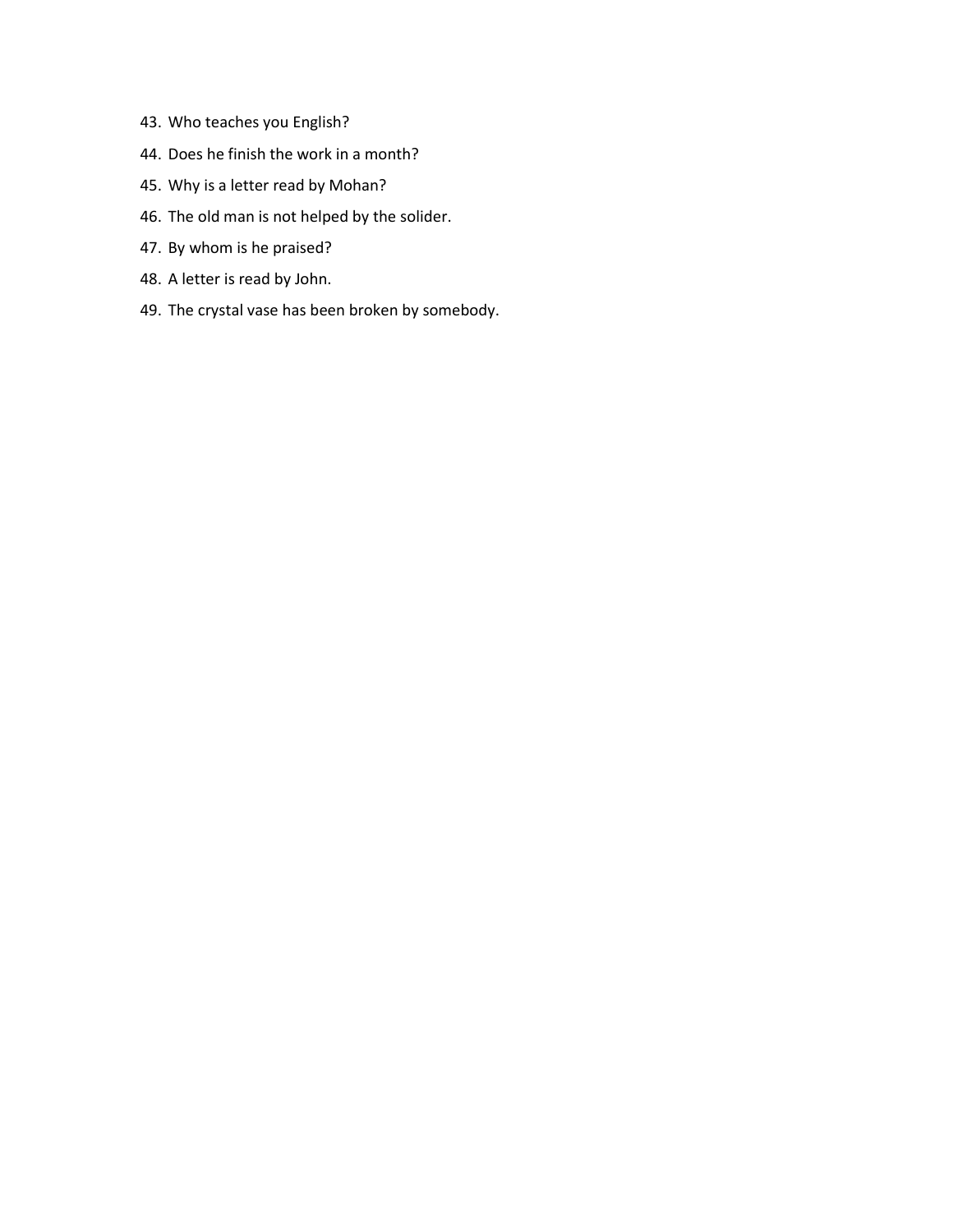#### Answers –

- 1. All books will be given to the orphans by Eli.
- 2. Delicious deserts are prepared by my aunt.
- 3. May you be blessed by God with good health.
- 4. The cake can be made by us on stove.
- 5. The school authorities declared the results.
- 6. A lot is spoken on politics by Abhishek.
- 7. Fpootball matches are watched by people late nighjt.
- 8. You must complete the test in 1 hour.
- 9. An apology letter should be written by you.
- 10. The eork was finished very soon by Anita.
- 11. Women led a conservative life style in olden days.
- 12. By whom was the essay written?
- 13. A pen is used by Rajesh to sketch figures.
- 14. We can do the work only by next week.
- 15. It is supposed by director that the rules will be followed by the staff.
- 16. Paperwork had been completed by them.
- 17. Do it now
- 18. An award will be given to Arvind for his extra performance.
- 19. The money has been kept safetly in the bank by Rahul.
- 20. The passengers are forbidden to use the railway services due to pandemic.

## OR

Due to outbreak of pandemic the passengers are forbidden to use the railway services.

- 21. Butter is kept in the fridge.
- 22. His diet program had been kept up for a month.
- 23. The officer on duty was spoken by her.
- 24. This mischief could not have been done by a child.
- 25. By whom is this mess being created?
- 26. Unsolicited advice should not be given.
- 27. Let face be down; let arms be stretched out.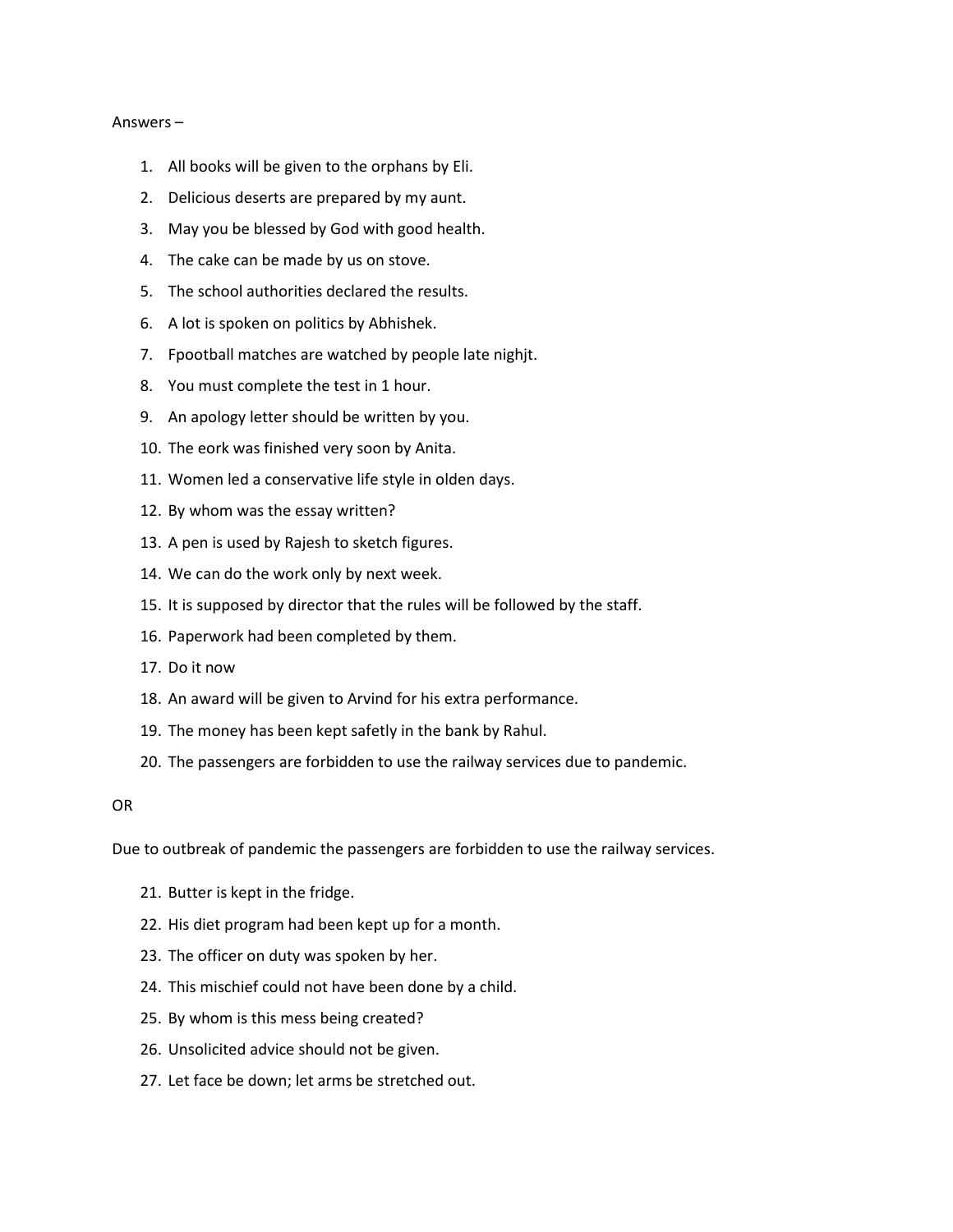28. The watch need not to be wound

## **RTP**

- 1. A pen is used by Raj to sketch figures.
- 2. A solo dance will be performed by Anita at the annual day.
- 3. Psychology is taught by Professor Johnson.
- 4. Stones were thrown by the public on the thief.
- 5. By whom was this essay written?
- 6. May you be blessed by God with good health
- 7. The report was sent by Ravi on Monday.
- 8. A pink frock was worn by Angela for her party.
- 9. All books will be given to the orphan by Eli.
- 10. Delicious deserts are prepared by my aunt.
- 11. Many battles were fought by Rana Pratap.
- 12. Football matches are watched by people late night.
- 13. The principal was approached by the students for their rights.
- 14. Studies should be given first priority.
- 15. A lot is spoken on politics by Abhishek.
- 16. The school authorities declared the result.
- 17. You must complete the test in 1 hour.
- 18. Fire destroyed the factory.
- 19. Rajat is eating the cake.
- 20. Women led a conservative lifestyle in olden days.
- 21. William is helped by John.
- 22. By whom was this done?
- 23. The layman was being helped by some students.
- 24. The work will be finished by ram tomorrow.
- 25. The gate was opened by the peon.
- 26. Sita is loved by Ram.
- 27. The work will be finished by them in a fortnight.
- 28. Why was such a message written by your friend.